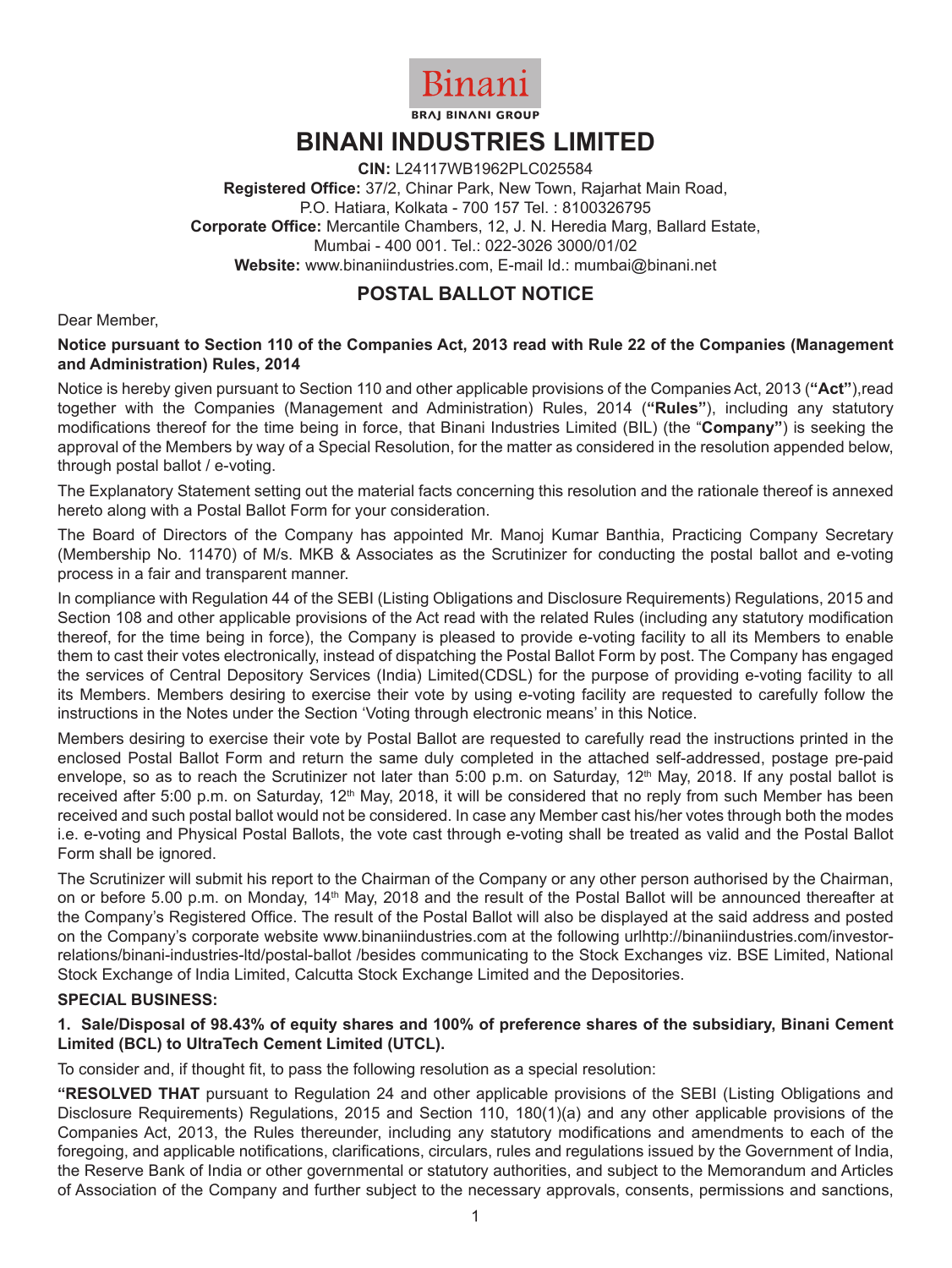if any, of any relevant statutory, regulatory or government authorities, Company's lenders (if required), and/or other institutions or bodies, and such conditions or modifications as may be prescribed by any of them while granting any such approvals, which may be agreed to, in its sole discretion, by the Board of Directors of the Company (hereinafter referred to as the **"Board"**, which term shall include any committee of directors constituted by the Board) , the consent, approval and authority of the Company be and is hereby granted for disinvestment of 100% of the shares held by the Company in Binani Cement Limited, (185,649,464 equity shares of face value Rs.10 each and 6,002,000 preference shares of face value Rs.100 each) to Ultra Tech Cement Limited, by way of sale, transfer, assignment or disposal of,for an aggregate consideration to be decided by the Board and thereby ceasing to exercise any ownership or control over Binani Cement Limited on such sale, transfer, assignment or disposal, on such terms and conditions and with such modifications as may be required and as the Board, may, in its absolute discretion, deem fit and appropriate in the interests of the Company;

**RESOLVED FURTHER THAT** the Board be and is hereby authorised to do or cause to be done all such acts, deeds and things, including actions which may have been taken, as may be necessary, or deemed necessary or incidental thereto, from time to time for giving effect to the above resolution, including finalizing, varying and settling the terms and conditions of the proposed divestment; to settle and finalise all issues that may arise in this regard, without further referring to the Members of the Company; to negotiate and finalize the Share Purchase Agreement and/ or any other transaction documents (including providing such representations, warranties, indemnities and covenants as may be required) and to execute, deliver and perform such agreements, other contracts, deeds, undertakings and other documents and subsequent modifications thereto; to file applications and make representations in respect thereof and seek the requisite approvals from the relevant authorities and third parties, including governmental authorities and lenders; to suitably inform and apply to all the concerned authorities, to settle any questions, difficulty or doubt that may arise in this regard, and to take all necessary steps in the matter as it may in its absolute discretion and in the best interests of the Company deem necessary, desirable or expedient, to give effect to the above resolution."

#### **2. To give power to the Board of Directors of the Company to sell the assets held by the Company under Section 180 (1) (a) of the Companies Act 2013.**

To consider and, if thought fit, to pass the following resolution as a special resolution:

**"RESOLVED THAT** pursuant to applicable provisions of the SEBI (Listing Obligations and Disclosure Requirements) Regulations, 2015 and Section 110, 180(1)(a) and any other applicable provisions of the Companies Act, 2013, the Rules thereunder, including any statutory modifications and amendments to each of the foregoing, and applicable notifications, clarifications, circulars, rules and regulations issued by the Government of India, the Reserve Bank of India or other governmental or statutory authorities, and subject to the Memorandum and Articles of Association of the Company and further subject to the necessary approvals, consents, permissions and sanctions, if any, of any relevant statutory, regulatory or government authorities, Company's lenders (if any), and/or other institutions or bodies, and such conditions or modifications as may be prescribed by any of them while granting any such approvals, which may be agreed to, in its sole discretion, by the Board of Directors of the Company (hereinafter referred to as the **"Board"**, which term shall include any committee of directors constituted by the Board), the consent, approval and authority of the Company be and is hereby granted for sale of the assets held by the Company situated at 1<sup>st</sup> Floor, Feltham House, Ballard Estate, Mumbai 400001 (Office Premise), Land at Wada Village Khanivali and Ambiste, District Palghar, Plot at Lonavala, District Raigad and a Residential flat at Ahmedabad to any third party, by way of sale, transfer, assignment or disposal of, for an aggregate consideration to be decided by the Board, on such terms and conditions and with such modifications as may be required as the Board , may, in its absolute discretion, deem fit and appropriate in the interests of the Company;

**RESOLVED FURTHER THAT** the Board be and is hereby authorised to do or cause to be done all such acts, deeds and things, including actions which may have been taken, as may be necessary, or deemed necessary or incidental thereto, from time to time for giving effect to the above resolution, including finalizing, varying and settling the terms and conditions of the proposed divestment; to settle and finalise all issues that may arise in this regard, without further referring to the Members of the Company; to negotiate and finalize the Share Purchase Agreement and/ or any other transaction documents (including providing such representations, warranties, indemnities and covenants as may be required) and to execute, deliver and perform such agreements, other contracts, deeds, undertakings and other documents and subsequent modifications thereto; to file applications and make representations in respect thereof and seek the requisite approvals from the relevant authorities and third parties, including governmental authorities and lenders; to suitably inform and apply to all the concerned authorities, to settle any questions, difficulty or doubt that may arise in this regard, and to take all necessary steps in the matter as it may in its absolute discretion and in the best interests of the Company deem necessary, desirable or expedient, to give effect to the above resolution."

#### **By Order of the Board of Directors For Binani Industries Limited**

Date : 10th April, 2018 **Visalakshi Sridhar**

Place : Mumbai CFO, Manager & Company Secretary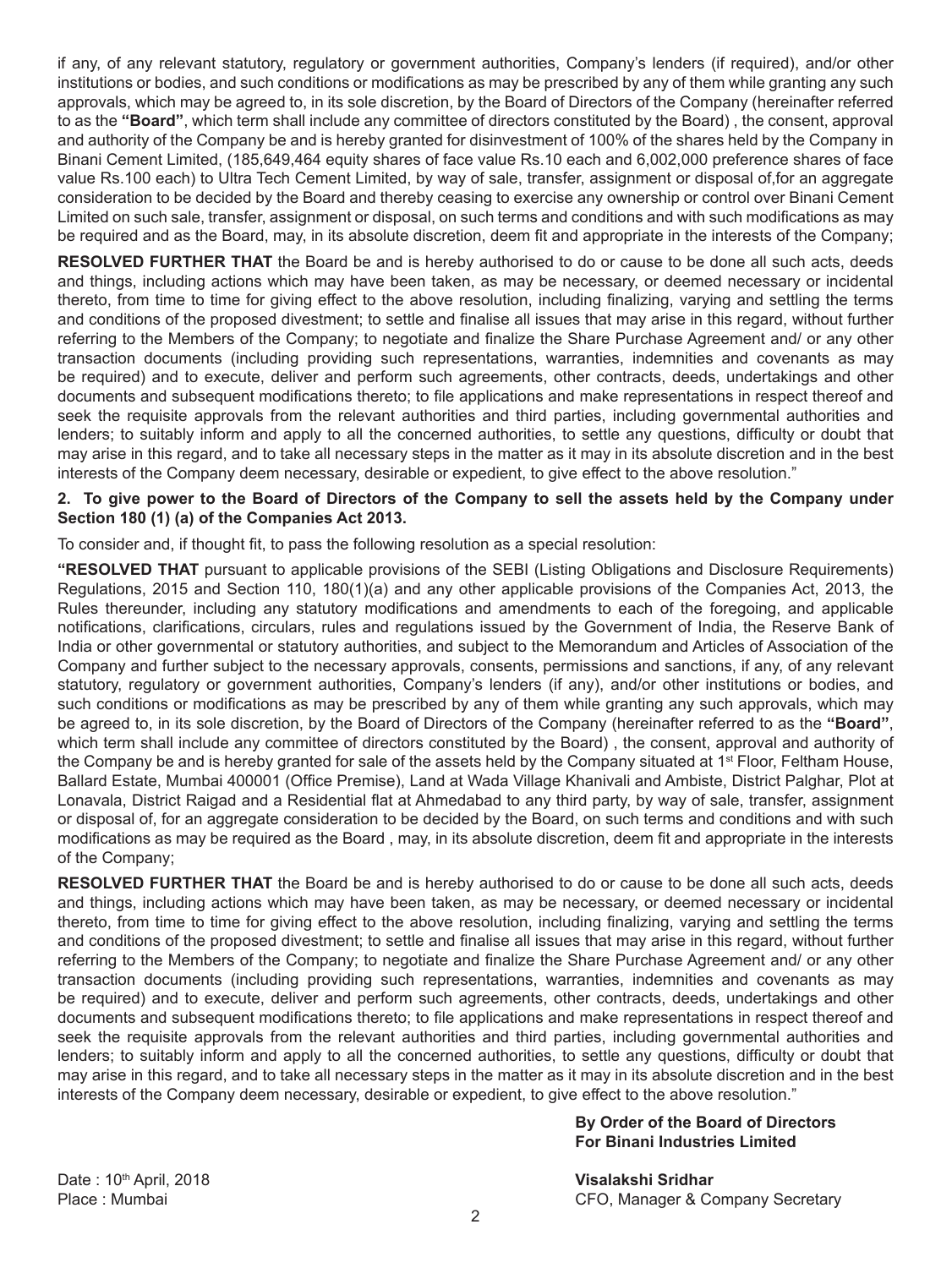#### **Notes:**

- 1. The Statement as required under Section 102 of the Companies Act is annexed to the Notice. A Postal Ballot Form is also enclosed. A copy of the Notice and the Postal Ballot Form is also available on the website of the Company –www.binaniindustries.com
- 2. Members shall have the option to vote either through E-voting or through Postal Ballot Form. In compliance with the provisions of Section 108 of the Companies Act, 2013 and Rule 20 of the Companies (Management and Administration) Rules, 2014 and any amendments thereto, Secretarial Standards - SS-2 and Regulation 44 of the SEBI (Listing Obligations and Disclosure Requirements) Regulations 2015 ("SEBI Listing Regulations"), the Company is offering 'E-voting' facility as an alternative mode of voting which will enable the Members to cast their votes electronically. Necessary arrangements have been made by the Company with Central Depository Services (India) Limited ("CDSL") to facilitate E-voting. E-voting is optional. The detailed procedure with respect to E-voting is mentioned later in the Notice.
- 3. The Company has appointed Mr. Manoj Kumar Banthia, (M.No 11470) of M/s. MKB & Associates, Practising Company Secretaries, to act as the Scrutinizer to scrutinize the entire E-voting process as well as voting through Postal Ballot Form to ensure that the process is carried out in a fair and transparent manner.
- 4. A person, whose name is recorded in the Register of Members / Beneficial Owners list maintained by the depositories as on cut-off date i.e. 6<sup>th</sup> April, 2018 ("cut-off date") only shall be entitled to avail the facility of voting through Postal Ballot Form or E-voting. A person who is not a member as on the cut-off date should treat this notice for information purpose only.
- 5. The Postal Ballot Form and the self –addressed business reply envelope are enclosed for use of members. Members are requested to carefully read the instructions printed on the Postal Ballot Form and Notice before exercising their vote. Members exercising their voting rights through Postal Ballot Form shall return the completed form in the enclosed self-addressed postage pre-paid envelope (if posted in India), so as to reach the Scrutinizer on or before 5.00 p.m. on Saturday, 12<sup>th</sup> May, 2018, the last date for receipt of the completed Postal Ballot Forms. The postage on the enclosed self-addressed postage pre-paid envelope shall be borne and paid by the Company.
- 6. Members who have registered their email IDs for receipt of documents in electronic mode under the green initiative of the Ministry of Corporate Affairs are being sent Notice of Postal Ballot by e-mail and others are sent by permitted mode along with Postal Ballot Form. Members have the option to vote either through e-voting or through Postal Ballot Form. Members who received Postal Ballot Notice by e-mail and who wish to vote through Postal Ballot Form can download Postal Ballot Form from the link provided in email or at the website of the Company or seek duplicate Postal Ballot Form from Link Intime India Private Limited, the Registrar and Share Transfer Agents of the Company at C-101, 247 Park, L.B.S. Marg, Vikhroli (W), Mumbai – 400083 (Tel Nos 022 49186000 Fax: 022 49186060. E-mail : mumbai@linkintime.co.in, rnt.helpdesk@linkintime.co.in.
- 7. Relevant documents referred to in the Notice and the accompanying Statement are kept open for inspection by the members at the Registered Office and the Corporate Office of the Company on all working days between 11.00 a.m. to 1.00 p.m. upto the date of the conclusion of voting.
- 8. Kindly note that the Members can opt only one mode of voting, i.e., either by Physical Postal Ballot or e-voting. If Members are opting for e-voting, then do not vote by Physical Ballot also and vice versa. However, in case Shareholders cast their vote by Physical Postal Ballot and e-voting, then voting done through valid e-voting shall prevail and voting done by Physical Postal Ballot will be treated as invalid.
- 9. The Special Resolution, if passed by requisite majority, will be deemed to be passed on the last date specified for e-voting or receipt of duly completed Postal Ballot Forms i.e., Saturday, 12<sup>th</sup> May, 2018.
- 10. Voting Through E-Voting

The process and manner for remote e-voting are as under:

- (a) The e-voting period begins on Friday, 13<sup>th</sup> April, 2018 (9:00 a.m.) and ends on Saturday, 12<sup>th</sup> May, 2018 (5:00 p.m.). During this period, members of the Company, holding shares either in physical form or in dematerialized form, as on the cut-off date of  $6<sup>th</sup>$  April, 2018, may cast their vote by e-voting. The e-voting module shall be disabled by CDSL for voting thereafter. Once the vote on a resolution is cast by the member, the member shall not be allowed to change it subsequently.
- (b) The shareholders should log on to the e-voting website www.evotingindia.com.
- (c) Click on 'SHAREHOLDERS'.
- (d) Now Enter your 'USER ID'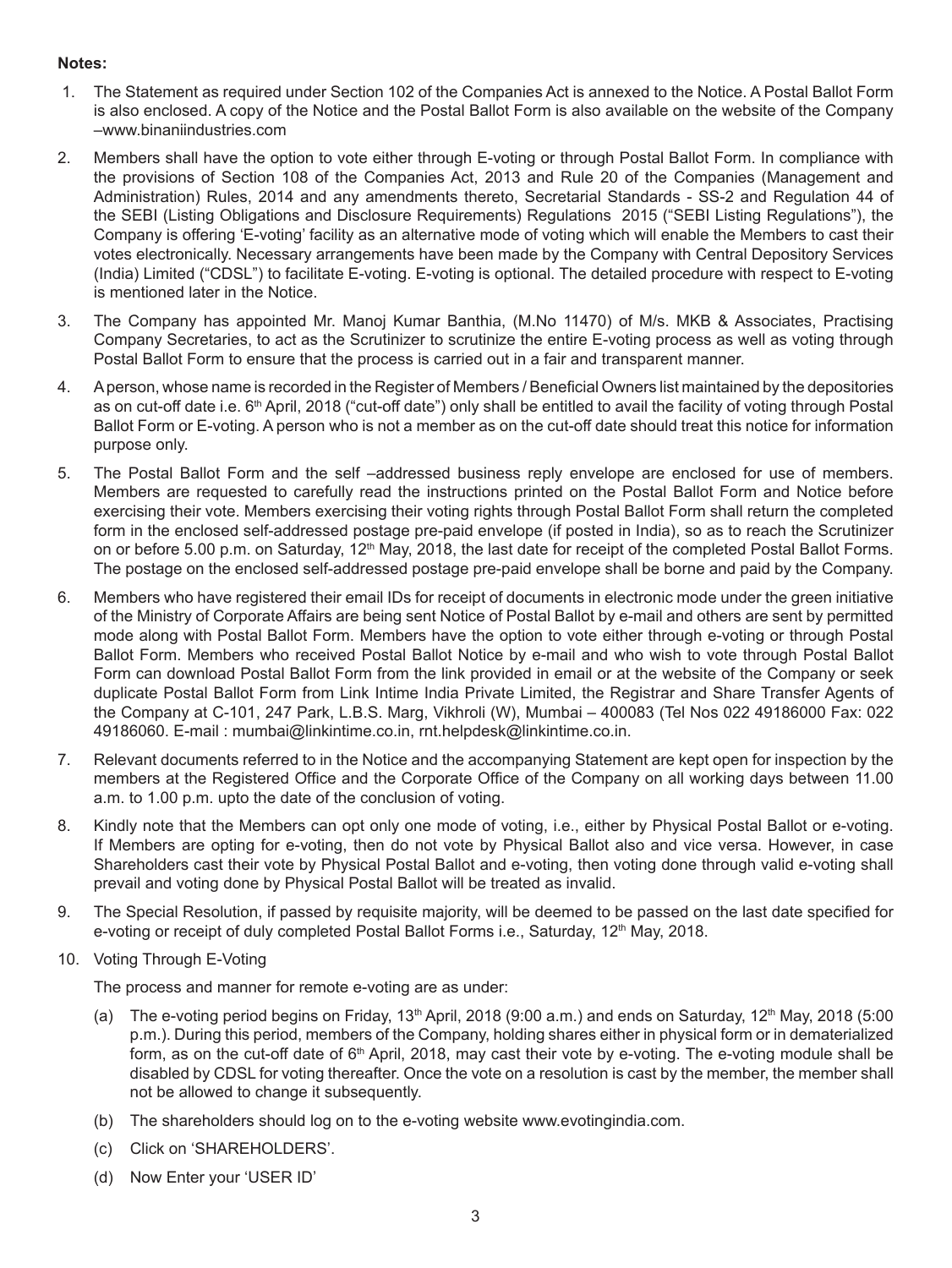- a. For CDSL: 16 digits beneficiary ID,
- b. For NSDL: 8 Character DP ID followed by 8 Digits Client ID,
- c. Members holding shares in Physical Form should enter Folio Number registered with the Company.
- (e) Next enter the Image Verification as displayed and Click on 'LOGIN'.
- (f) If you are holding shares in demat form and had logged on to www.evotingindia.com and voted on an earlier voting of any company, then your existing password is to be used.
- (g) If you are a first time user follow the steps given below:

For Members holding shares in Demat Form and Physical Form

| <b>PAN</b>    | Enter your 10 digit alpha-numeric PAN issued by Income Tax Department (Applicable for<br>both demat shareholders as well as physical shareholders)<br>Members who have not updated their PAN with the Company/Depository Participant are<br>requested to use the sequence number which is printed on Postal Ballot / Address Slip<br>indicated in the PAN field. |
|---------------|------------------------------------------------------------------------------------------------------------------------------------------------------------------------------------------------------------------------------------------------------------------------------------------------------------------------------------------------------------------|
| Dividend Bank | Enter the Dividend Bank Details or Date of Birth (in dd/mm/yyyy format) as recorded in                                                                                                                                                                                                                                                                           |
| Details OR    | your demat account or in the company records in order to login.                                                                                                                                                                                                                                                                                                  |
| Date of Birth | If both the details are not recorded with the depository or company please enter the                                                                                                                                                                                                                                                                             |
| (DOB)         | member id / folio number in the Dividend Bank details field as mentioned in instruction (d).                                                                                                                                                                                                                                                                     |

- (h) After entering these details appropriately, click on 'SUBMIT' tab.
- (i) Members holding shares in physical form will then directly reach the COMPANY SELECTION SCREEN. However, members holding shares in demat form will now reach 'PASSWORD CREATION' menu wherein they are required to mandatorily enter their login password in the new password field. Kindly note that this password is to be also used by the demat holders for voting for resolutions of any other company in which they are eligible to vote, provided that such other company opts for e-voting through CDSL platform. It is strongly recommended not to share your password with any other person and take utmost care to keep your password confidential.
- (j) For Members holding shares in physical form, the details can be used only for e-voting on the resolutions contained in this Notice.
- (k) Click on the EVSN of the Company 'Binani Industries Limited' to vote.
- (l) On the voting page, you will see "RESOLUTION DESCRIPTION" and against the same the option "YES/NO" for voting. Select the option YES or NO as desired. The option YES implies that you assent to the Resolution and option NO implies that you dissent to the Resolution.
- (m) Click on the "RESOLUTIONS FILE LINK" if you wish to view the entire resolution details.
- (n) After selecting the resolution you have decided to vote on, click on "SUBMIT". A confirmation box will be displayed. If you wish to confirm your vote, click on "OK", else to change your vote, click on "CANCEL" and accordingly modify your vote.
- (o) Once you "CONFIRM" your vote on the resolution, you will not be allowed to modify your vote.
- (p) You can also take out print of the voting done by you by clicking on "Click here to print" option on the Voting page.
- (q) If Demat account holder has forgotten the changed password then Enter the User ID and the image verification code and click on Forgot Password & enter the details as prompted by the system.
- (r) Shareholders can also cast their vote using CDSL's mobile app m-Voting available for android based mobiles. The m-Voting app can be downloaded from Google Play Store. Apple and Windows phone users can download the app from the App Store and the Windows Phone Store respectively. Please follow the instructions as prompted by the mobile app while voting on your mobile.
- (s) Note for Non Individual Shareholders and Custodians
	- Non-Individual shareholders (i.e. other than Individuals, HUF, NRI etc.) and Custodian are required to log on to www.evotingindia.com and register themselves as Corporates.
	- A scanned copy of the Registration Form bearing the stamp and sign of the entity should be emailed to helpdesk.evoting@cdslindia.com.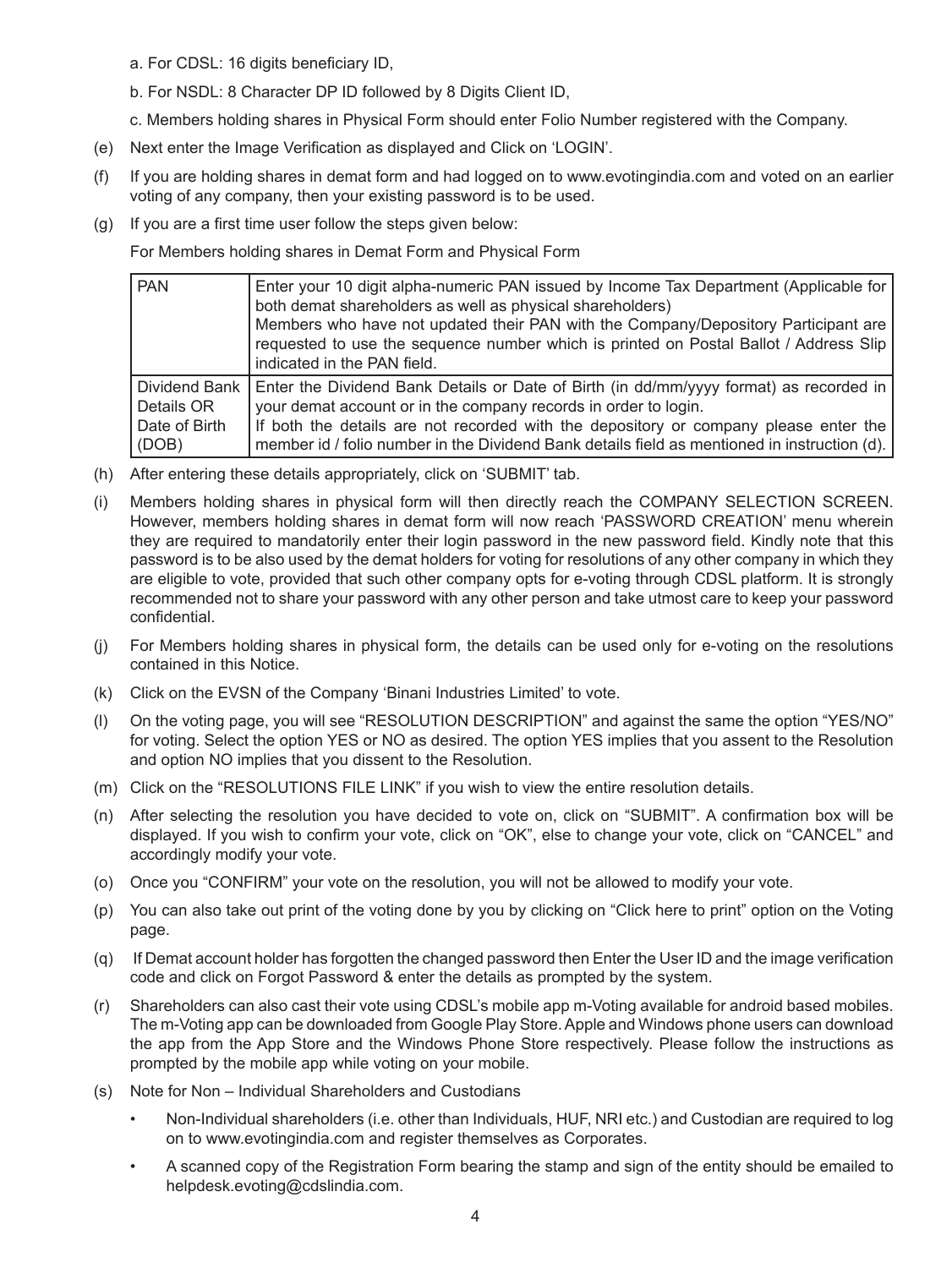- After receiving the login details a Compliance User should be created using the admin login and password. The Compliance User would be able to link the account(s) for which they wish to vote on.
- The list of accounts should be mailed to helpdesk.evoting@cdslindia.com and on approval of the accounts they would be able to cast their vote.
- A scanned copy of the Board Resolution and Power of Attorney (POA) which they have issued in favour of the Custodian, if any, should be uploaded in PDF format in the system for the scrutinizer to verify the same.
- (t) In case you have any queries or issues regarding e-voting, you may refer the Frequently Asked Questions ("FAQs") and e-voting manual available at www.evotingindia.com, under help section or write an email to helpdesk.evoting@cdslindia. com.
- 11. Voting through Postal Ballot Form
	- (a) Shareholders may also vote through Postal Ballot Form enclosed hereto.
	- (b) Shareholders exercising their vote by physical Postal Ballot are requested to carefully read the instructions printed on the reverse of Postal Ballot Form and return the Form duly completed and signed in the enclosed self- addressed business reply envelope to the Scrutinizer so as to reach the Scrutinizer on or before 12<sup>th</sup> May, 2018 (5.00 pm). Please note that all postal ballot forms received after 12<sup>th</sup> May, 2018 (5.00 pm) will be strictly treated as if the reply from the member has not been received.
	- (c) In case, shares are jointly held, the Postal Ballot Form should be completed and signed (as per the specimen signature registered with the company) by the first named member and in his/her absence, by the next named member.
	- (d) In case of shares held by companies, trusts, societies, etc. the duly completed Postal Ballot Form should be accompanied by a certified copy of the Board Resolution/ Authority letter together with attested specimen signature(s) of the duly authorized signatory/ies, giving requisite authority to the person voting on the Postal Ballot Form.
	- (e) A tick  $(\checkmark)$  mark should be placed in the relevant box signifying assent / dissent for the resolution, as the case may be, before mailing the Postal Ballot Form.
	- (f) The vote in this Postal Ballot cannot be exercised through proxy.
- 12. The Scrutinizer's decision on the validity or otherwise of the Postal Ballot / e-voting will be final.
- 13. The Results of e-voting and Postal Ballot shall be aggregated and declared by the Chairman or by any other Director duly authorised in this regard. The Results declared along with the Scrutinizer's Report shall be placed on the Company's website www.binaniindustries.com and on the website of CDSL within two (2) days of passing of the resolutions and will also be forwarded to the Stock Exchanges where the Company's shares are listed.
- 14. Any queries/grievances in relation to the voting by postal ballot or e-voting may be addressed to Mrs. Visalakshi Sridhar, Company Secretary of the Company at its Corporate Office in Mumbai, or call at 022-30263000/01 or through email to viji@binani.net. In case of any query/grievance related to the e-voting, the Frequently Asked Questions ("FAQs") and e-voting manual available at www.evotingindia.com under the help section may be referred or an e-mail can also be addressed to helpdesk.evoting@cdslindia.com.
- 15. The Ministry of Corporate Affairs has taken a "Green Initiative in the Corporate Governance" by allowing paperless compliances by the companies and has issued circulars stating that the service of notice / documents including Annual Report can be sent by e-mail to its members. To support this green initiative of the Government in full measure, members who have not registered their e-mail address, so far, are requested to register their e-mail address in respect of electronic holdings with the Depository through their concerned Depository Participants. We are sure, that as a responsible citizen, you will whole-heartedly support this initiative and will co-operate with the Company in implementing the same.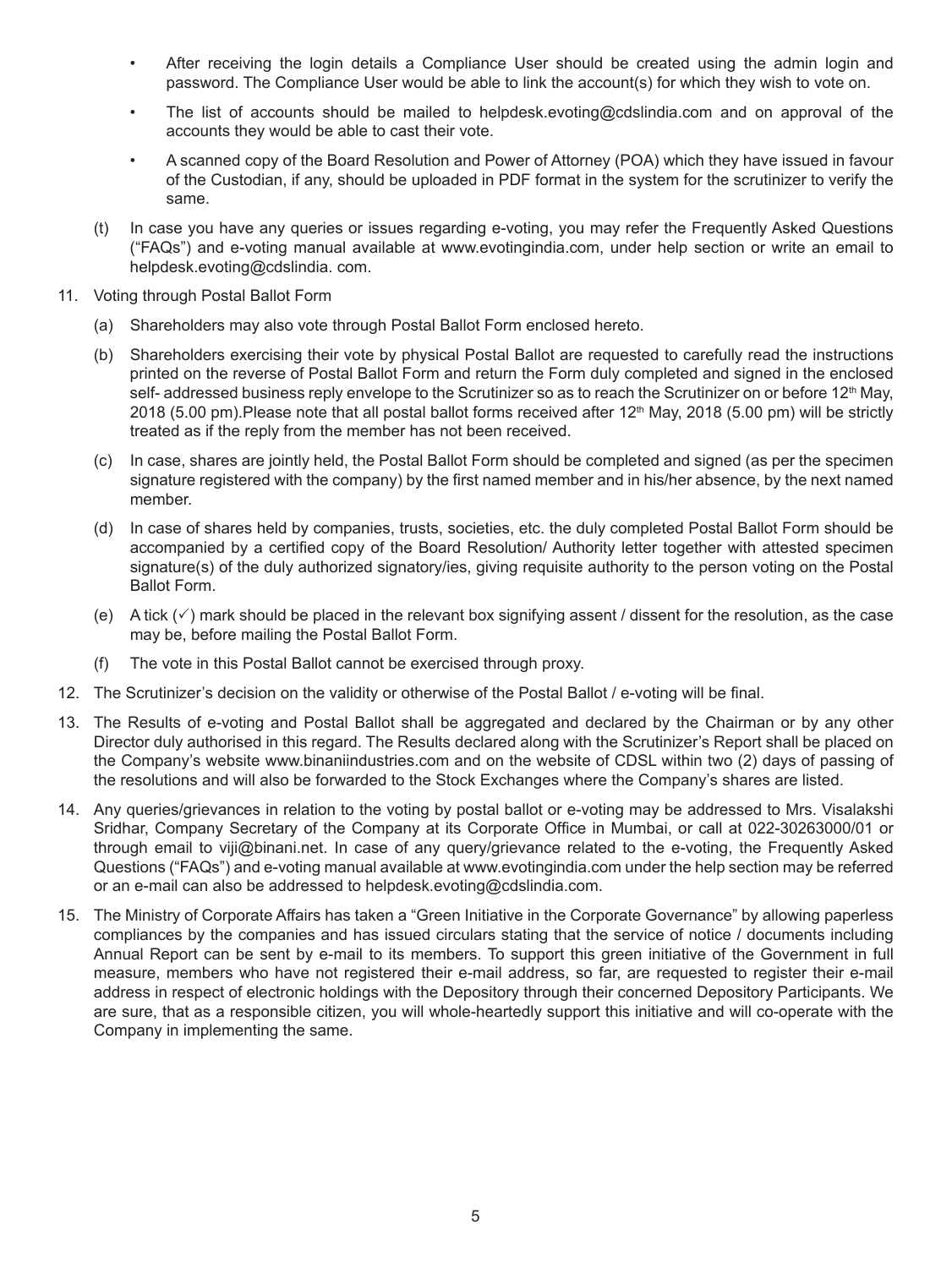#### **ANNEXURE TO NOTICE**

#### **EXPLANATORY STATEMENT PURSUANT TO SECTION 102 OF THE COMPANIES ACT, 2013 IN RESPECT OF SPECIAL BUSINESS SET OUT IN THE NOTICE**

The following Explanatory Statement pursuant to Section 102 of the Act sets out the material facts relating to the special business mentioned in the accompanying Notice dated 10<sup>th</sup> April, 2018.

#### **1. Sale/Disposal of 98.43% of equity shares and 100% of preference shares of the subsidiary, Binani Cement Limited (BCL) to UltraTech Cement Limited (UTCL).**

Bank of Baroda (BOB), one of the lenders to BCL has invoked the provisions of Insolvency and Bankruptcy Code (IBC) proceedings against BCL as it was unable to pay debts. The National Company Law Tribunal, Kolkata Bench thereafter appointed Mr. Vijay Kumar Iyer as the Resolution Professional (RP) in accordance with the provisions of IBC.

The Other lenders including IDBI Bank and EXIM Bank in whose favour corporate guarantees were furnished by BCL for the loans granted by them to Binani Industries Ltd including its subsidiaries have also joined insolvency proceeding as members of the CoC constituted by the RP.

As per Resolution Professional, the total admitted amount outstanding against BCL including amounts guaranteed by BCL comes to Rs. 7,289 crores. Accordingly, information memorandum was circulated by Resolution Professional for inviting bids for BCL.

It is understood that there were six bids with the highest bid being Rs.6590 crore (based on newspaper reports). Being the Promoter and Holding Company of BCL, the Board was of the view that the assets of BCL should fetch much more than the bids received by the Resolution Professional. Accordingly, BIL sent out a letter to the resolution professional expressing its concern about low valuation of BCL and requested for access to information relating to bids submitted by the Resolution Applicants, evaluation of bids and observations in the meeting of Committee of Creditors (CoC) formed under the IBC Rules. The Resolution Professional had failed to provide the information and/or allow the Company and BCL's Directors to participate in the relevant part of CoC proceedings. In order to protect valuation of BCL, BIL filed an application with NCLT Kolkata Bench challenging this and requested for access to information and the right to participate in the CoC proceedings. During the pendency of the Company's application, UTCL had revised their offer by about Rs. 700 crores (as per newspaper reports).

With this revised offer, the Company's contention that the bids received by the Resolution Professional did not reflect true value of BCL assets has been proven right. However, the CoC and the Resolution Professional, short-listed Dalmia Bharat's bid for final negotiations but even after negotiation, Dalmia Bharat's bid remains lower than UTCL's bid (as per newspaper reports).

The Company decided that as the asset value of BCL was in excess of its liabilities BCL was not insolvent and its admission to the insolvency process was unjustified. The Company approached UTCL who agreed to the offer of the Company to purchase 98.43% equity shares and 100% preference shares of BCL if BCL was taken out of insolvency and also provide the finances required to discharge in full all the liabilities of BCL as determined by Resolution Professional.

Accordingly, an application was filed by the Company before NCLT Kolkata for seeking termination of pending IBC proceedings against BCL.

The purported transaction enhances the value of the shareholders, in as much as the value realized through this transaction is more than the offer made by Dalmia Bharat (as per the Company's understanding)

The Company's application is pending before NCLT, Kolkatta. In the meantime the Company was advised to and the Company has filed before the Supreme Court an appeal against an order of the NCLAT in an appeal filed by Rajputana Properties Private Limited, the lead member of the Dalmia Bharat, Bain, Piramal combine. Pending Company's applications and appeal and in order to expedite closure of the transaction with UTCL, the Board of Directors of the Company, in accordance with the provisions of section 180 (1) (a) of the Companies Act, 2013 read with Rules thereto and Regulation 24(5) of the SEBI (Listing and Disclosure Requirement ) Regulation, 2015, recommends the resolution to the shareholders for approval of sale and disposal of company's investment in BCL by selling off 98.43% equity shares (185,649,464 equity shares of face value Rs.10 each) and 100% of preference shares (6,002,000 preference shares of face value Rs.100 each) to UTCL.

None of the Directors, the Key Managerial Personnel (as defined under the Companies Act, 2013 and rules formed thereunder) of the Company and their respective relatives (as defined under the Companies Act, 2013 and rules formed thereunder) have any interest in the passing of the said resolution except to the extent of equity shares held by them in the Company. The shareholding of the said Directors and Key Managerial Personnel and their relatives, is less than 2% of the paid-up share capital of the Company. The effect of the said resolution on the interests of the Directors and Key Managerial Personnel and their relatives, is not any different from the effect of the said resolution on other shareholders of the Company. The details of the shareholding of the Directors, Key Managerial Personnel and their relatives as on March 31, 2018 is as follows: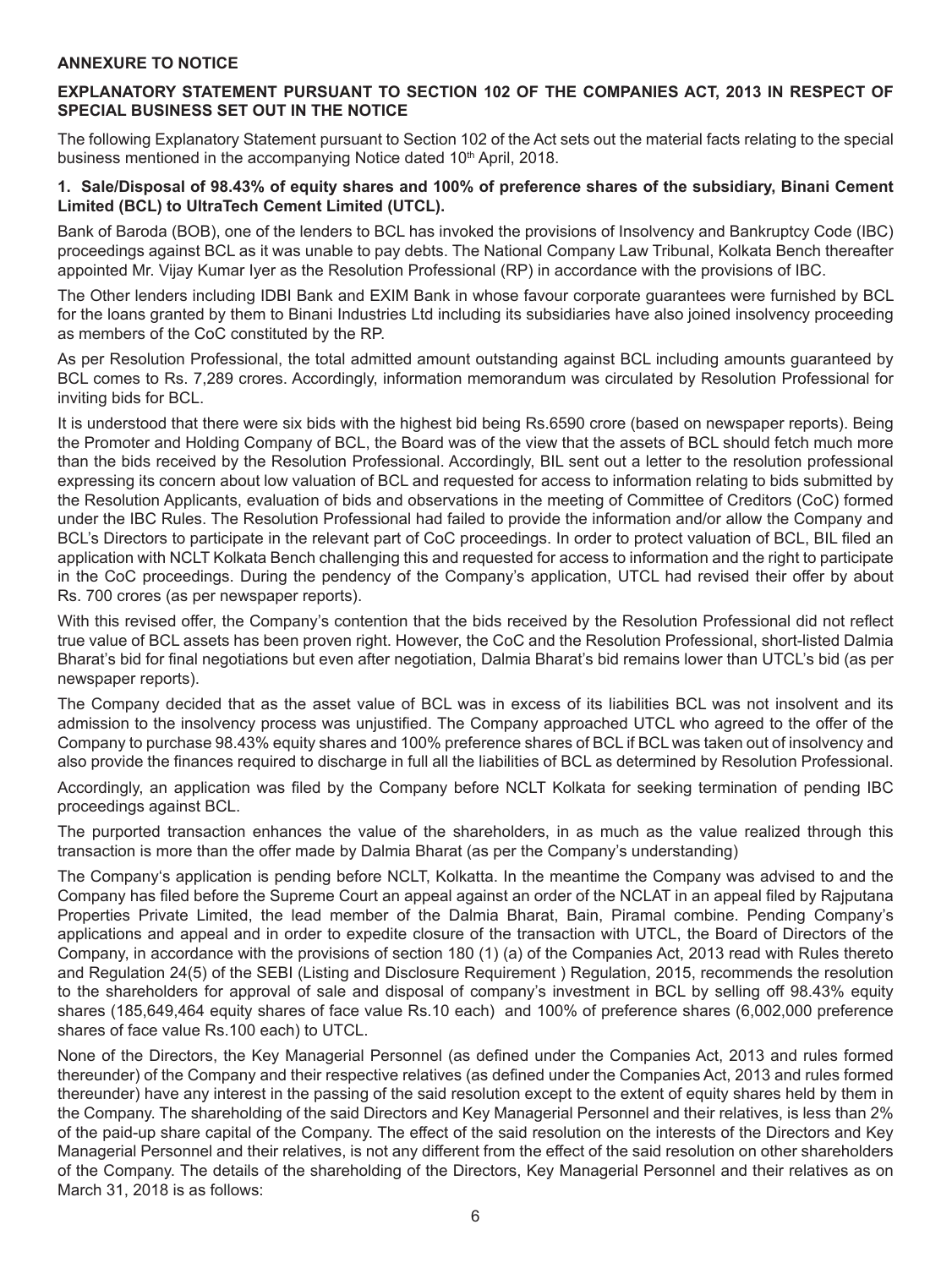| S.No | <b>Name</b>                 | No. of shares held in the Company | No. of shares held in BCL |
|------|-----------------------------|-----------------------------------|---------------------------|
|      | Mr. Braj Binani             | 65625                             | <b>NIL</b>                |
|      | Mrs. Shradha Binani         | 8650                              | <b>NIL</b>                |
| 3    | Mrs. Nidhi Binani Singhania | 31900                             | <b>NIL</b>                |
| 4    | Ms. Vidhushi Binani         | 150                               | <b>NIL</b>                |
|      | Mrs. Visalakshi Sridhar     | NIL                               | <b>NIL</b>                |

The resolution as set out in item number 1 of this Notice is accordingly recommended for your approval.

#### **2. To give power to the Board of Directors of the Company to sell the assets held by the Company under section 180 (1) (a) of the Companies Act 2013.**

The Company intends to reduce its liabilities by disposing some of its non-core assets. The Company has identified properties which may be 'substantial' in terms of Section 180 (1) (a) of the Companies Act, 2013 and therefore requires members approval for disposal by way of Special Resolution. Approval of members is sought for: - to lease, sell, transfer, convey, assign or otherwise dispose of the Company's immovable properties situated at 1<sup>st</sup> Floor, Feltham House, Ballard Estate, Mumbai 400001 (Office Premise), Land at Wada Village Khanivali and Ambiste, District Palghar, Plot at Lonavala, District Raigad and a Residential flat at Ahmedabad with a clear and marketable title free from all encumbrances and claims. The consideration to be received on said lease and/or sale, transfer, conveyance, assignment or sale of above property shall be utilized in paying off the Company's liabilities. Further, the Company is in the process of negotiating and finalizing the consideration and other terms & conditions with the potential purchaser(s) of the said properties. In view of the same, the Board of Directors at its meeting held on January 29, 2018 and March 19, 2018, has subject to the approval of members of the Company by a special resolution and other applicable laws and subject to such approvals, consents, permissions and sanctions as may be necessary, approved to lease, sell, transfer, convey, assign or otherwise dispose of the Company's immovable property/ies with a clear and marketable title free from all encumbrances and claims to any person(s) and/or entity(ies) as may be determined by the Board including finalization of the suitable lessee(s) /purchaser(s)/ assignee(s)/ counterparty(ies) as the case may be, of the said property, the terms and conditions, methods and modes in respect thereof, determining the exact effective date, and finalizing and executing and registering the necessary documents including agreements, lease deeds, sale deed, agreement for sale and such other deeds documents and writings, deeds of conveyances and irrevocable powers of attorney etc. and such other documents in the best interest of the Company. None of the Directors, Key Managerial Personnel or their relatives are in any way concerned or interested, financially or otherwise in this resolution. The Board recommends the Resolution of the Notice for approval of the members by a Special Resolution

Members of the Company are further requested to note that Section 180 (1)(a) of the Companies Act, 2013 mandates that the Board of Directors of a company shall exercise the power to sell, lease or otherwise dispose of the whole or substantially the whole of any undertaking(s) of the company, only with the approval of the members of the Company by way of a Special Resolution. Explanation (i) to Section 180(1) (a) of the Companies Act, 2013 states that the meaning of an 'undertaking' for the purposes of Section 180(1) of the Companies Act, 2013 is an undertaking in which the investment of the company exceeds twenty percent of its net worth as per the audited balance sheet of the preceding financial year or an undertaking which generates twenty percent of the total income of the company during the previous financial year. Explanation (ii) to Section 180 (1)(a) of the Companies Act, 2013 states that the meaning of 'substantially the whole of the undertaking' for the purposes of Section 180(1) is in any financial year, twenty percent or more of the value of the undertaking as per the audited balance sheet of the preceding financial year. Accordingly, pursuant to Section 180(1)(a) of the Companies Act, 2013, members of the Company are further requested to note that their consent to the Board is being sought by way of a Special Resolution to sell and transfer, the Fixed assets including land Building Plants & Machinery & other assets at specified above.

None of the Directors, the Key Managerial Personnel (as defined under the Companies Act, 2013 and rules formed thereunder) of the Company and their respective relatives (as defined under the Companies Act, 2013 and rules formed thereunder) have any interest in the passing of the said resolution except to the extent of equity shares held by them in the Company. The shareholding of the said Directors and Key Managerial Personnel and their relatives, is less than 2% of the paid-up share capital of the Company. The effect of the said resolution on the interests of the Directors and Key Managerial Personnel and their relatives, is not any different from the effect of the said resolution on other shareholders of the Company. The details of the shareholding of the Directors, Key Managerial Personnel and their relatives as on March 31, 2018 is as follows: